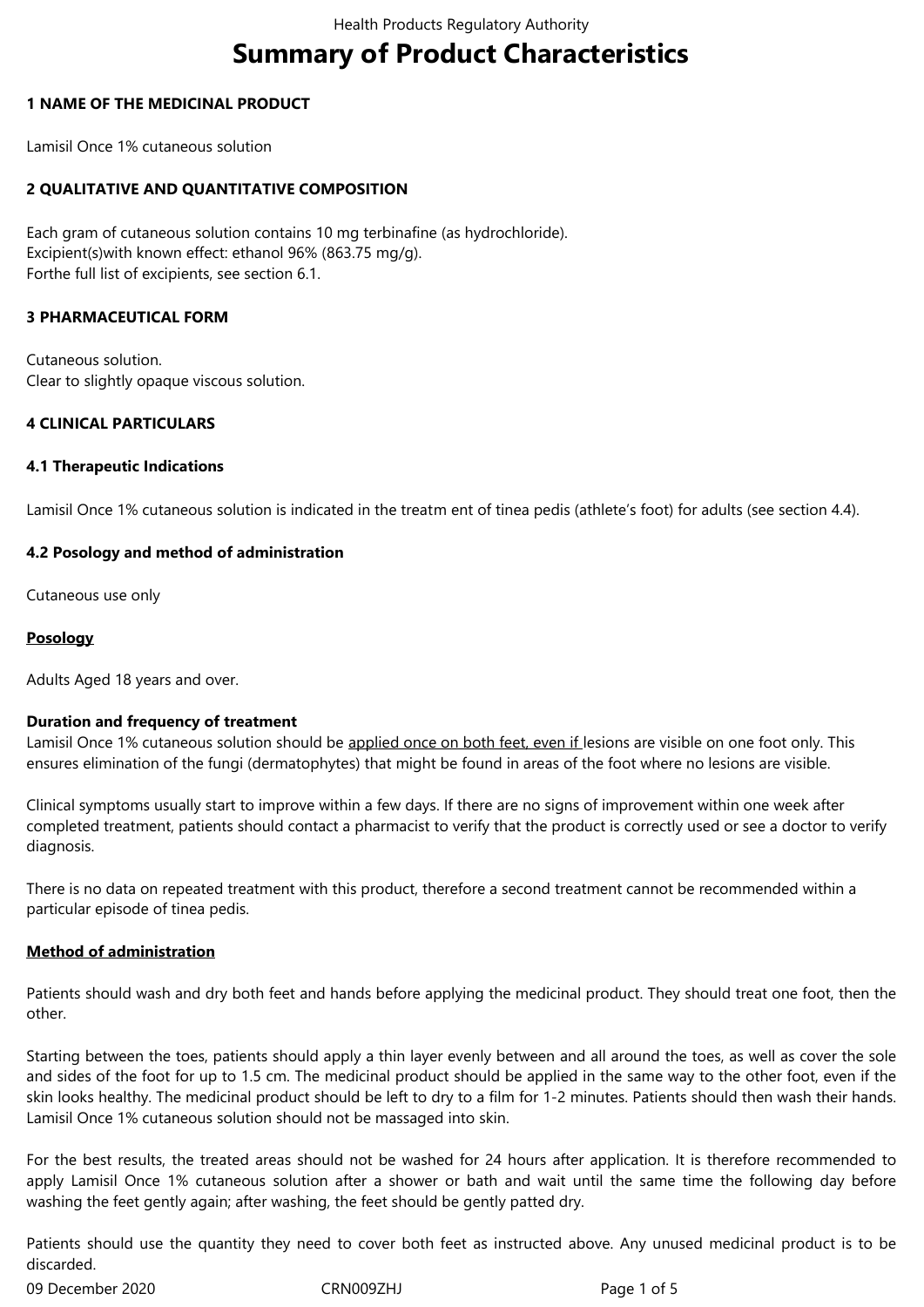## **Dosing in special populations**

### *Pediatric population*

Lamisil Once 1% cutaneous solution has not been studied in the paediatric population. Its use is therefore not recommended in patients below 18 years of age.

### *Elderly patients*

There is no evidence to suggest that elderly patients require different dosages or experience side effects different to those in younger patients.

### **4.3 Contraindications**

Hypersensitivity to the active substance or to any of the excipients listed in section 6.1.

### **4.4 Special warnings and precautions for use**

Lamisil Once 1% cutaneous solution should be used with caution in patients with lesions where alcohol could be irritating (after sun exposure or severe skin scaling). It should not be used on the face.

Lamisil Once 1% cutaneous solution is for external use only. It may be irritating to the eyes. In case of accidental contact with the eyes, rinse eyes thoroughly with running water.

Lamisil Once 1% cutaneous solution should be kept out of the sight and reach of children.

Lamisil Once 1% cutaneous solution is not recommended to treat hyperkeratotic chronic plantar tinea pedis (moccasin type).

In the event of allergic reaction, the film should be removed with an organic solvent such as denatured alcohol and the feet washed with warm soapy water.

### **Information concerning excipients**

Lamisil Once 1% cutaneous solution contains ethanol; keep away from naked flames. This medicine contains 3316.8 mg alcohol (ethanol) in each daily dose which is equivalent to 863.75 mg/g of 96% ethanol. It may cause burning sensation on damaged skin.

### **4.5 Interaction with other medicinal products and other forms of interactions**

No drug interactions are known with Lamisil Once 1% cutaneous solution.

### **4.6 Fertility, pregnancy and lactation**

#### **Pregnancy**

There is no data available from the use of terbinafine in pregnant women. Animal studies do not indicate any harmful effects with respect to pregnancy or the health of the foetus (see section 5.3). Lamisil Once 1% cutaneous solution should not be used during pregnancy unless clearly necessary.

### **Breastfeeding**

Terbinafine is excreted in breast milk. After topical use only a low systemic exposure is expected. Terbinafine should only be used in a nursing mother if the expected benefit justifies the risk to the infant. In addition, infants must not be allowed to come into contact with any treated skin, including the breast.

### **Fertility**

09 December 2020 CRN009ZHJ Page 2 of 5 No effect of terbinafine on fertility have been seen in animal studies (see section 5.3).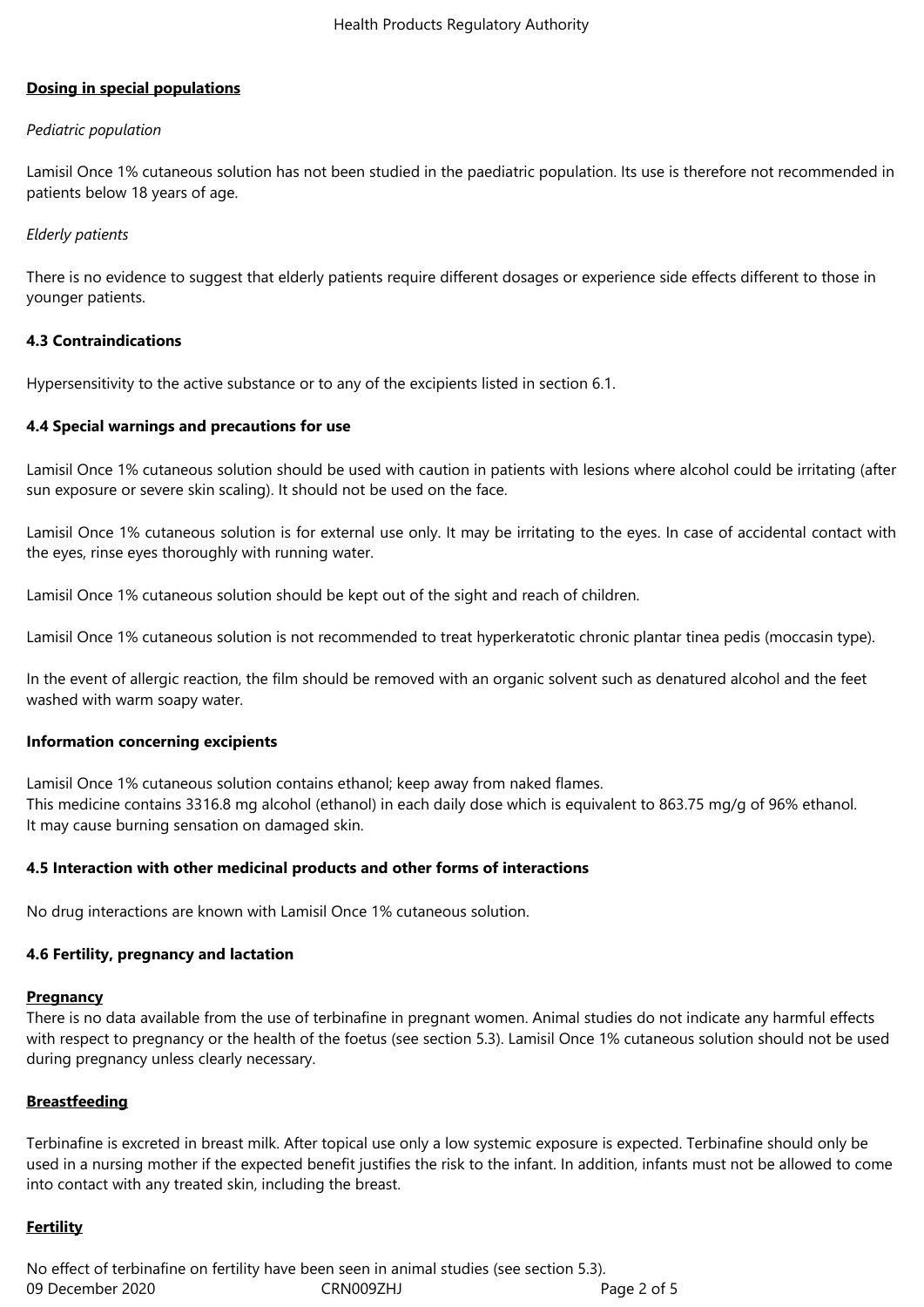Health Products Regulatory Authority

# **4.7 Effects on ability to drive and use machines**

Lamisil Once 1% cutaneous solution has no or negligible influence on the ability to drive and use machines.

### **4.8 Undesirable effects**

### Summary of the safety profile

Undesirable effects include mild and transient reactions at the site of application. In very rare instances, allergic reactions may occur.

### Tabulated list of adverse reactions

Adverse reactions are listed below by system organ class and frequency. Frequencies are defined as: very common ( $\geq$  1/10); common (≥ 1/100 to < 1/10); uncommon (≥ 1/1,000 to < 1/100); rare (≥ 1/10,000 to < 1/1,000); very rare (< 1/10,000), or not known (cannot be estimated from available data). Within each frequency grouping, adverse reactions are presented in order of decreasing seriousness.

# Description of selected adverse reactions

*Skin and subcutaneous tissue disorders:*

Very rare (<1/10,000, including isolated reports): allergic reactions such as rash, pruritus, dermatitis bullous and urticaria.

Not known (cannot be estimated from available data): Skin exfoliation, skin discolouration, erythema.

*General disorders and administration site conditions*

Uncommon (>1/1,000, <1/100): application site reactions such as skin dryness, skin irritation or burning sensation.

Not known (cannot be estimated from available data): Application site pain.

*Eye disorders:*

Not known : Eye irritation

# Reporting of suspected adverse reactions

Reporting suspected adverse reactions after authorisation of the medicinal product is important. It allows continued monitoring of the benefit/risk balance of the medicinal product.

Healthcare professionals are asked to report any suspected adverse reactions via via HPRA Pharmacovigilance, Earlsfort Terrace, IRL - Dublin 2; Tel: +353 1 6764971; Fax: +353 1 6762517. Website: www.hpra.ie; E-mail: medsafety@hpra.ie.

### **4.9 Overdose**

In case of accidental oral ingestion, the alcohol content (81.05% w/w) of Lamisil Once 1% cutaneous solution has to be considered.

Overdose is very unlikely to happen since the medicinal product is for single dose, cutaneous use, and the tube only contains the necessary quantity for one application. Accidental ingestion of one 4 g tube of product which contains 40 mg terbinafine is much lower than one 250 mg Lamisil tablet (adult oral unit dose). Should several tubes of Lamisil Once 1% cutaneous solution be inadvertently ingested however, adverse effects similar to those observed with an overdose of Lamisil tablets are to be expected. These include headache, nausea, epigastric pain and dizziness.

### **Treatment of overdose**

If accidentally ingested, the recommended treatment of overdosage consists of eliminating the active substance, primarily by the administration of activated charcoal, and giving symptomatic supportive therapy if needed.

### **5 PHARMACOLOGICAL PROPERTIES**

## **5.1 Pharmacodynamic properties**

09 December 2020 CRN009ZHJ Page 3 of 5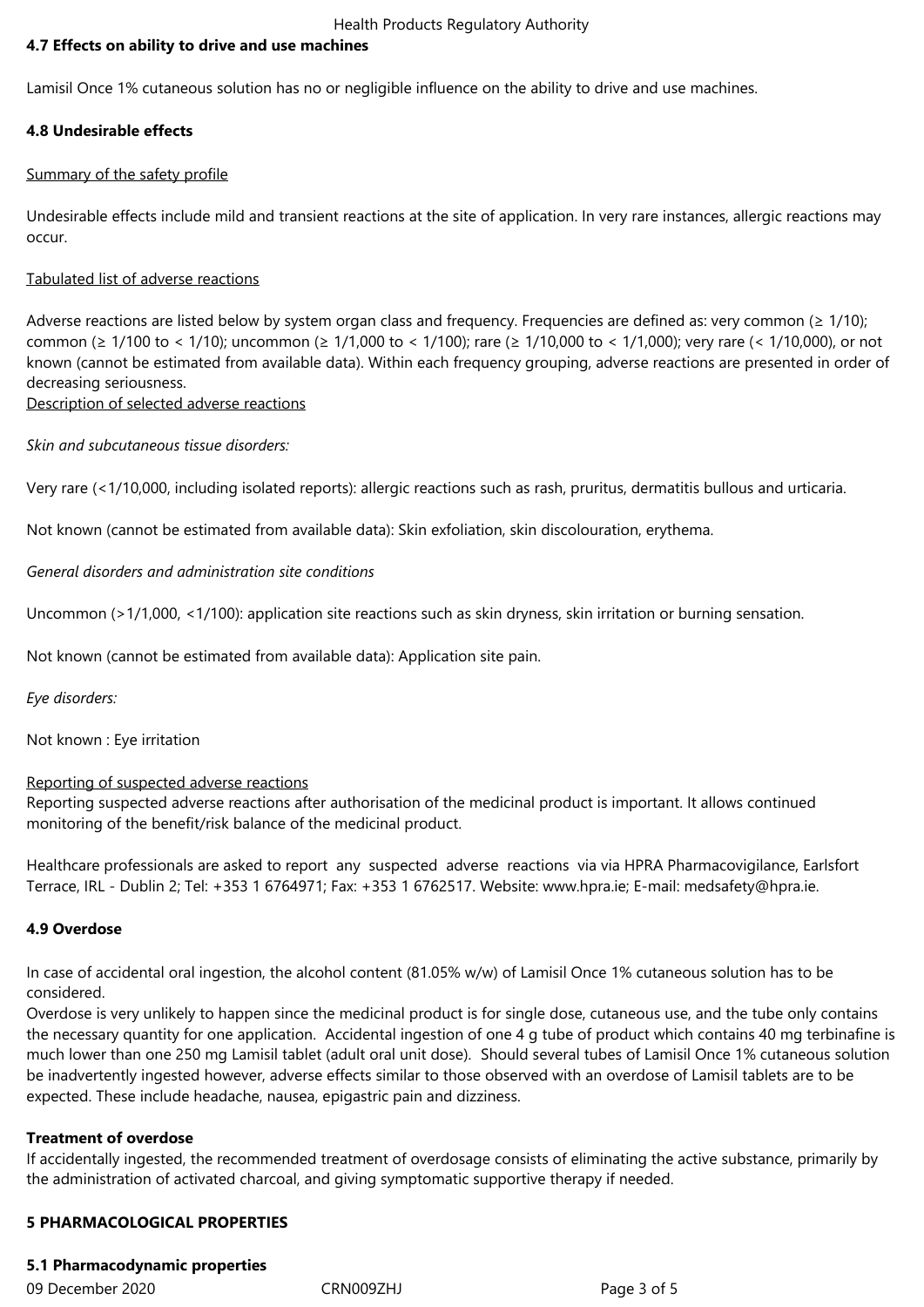# Health Products Regulatory Authority

Pharmacotherapeutic group: Other antifungals for topical use ATC code: D01AE15

# Mechanism of action and pharmacodynamic effects

Terbinafine is an allylamine that interferes specifically with fungal sterol biosynthesis at an early step. This leads to a deficiency in ergosterol and to an intracellular accumulation of squalene, resulting in fungal cell death. Terbinafine acts by inhibition of squalene epoxidase in the fungal cell membrane. The enzyme squalene epoxidase is not linked to the cytochrome P450 system. Terbinafine does not influence the metabolism of hormones or other drugs.

Terbinafine has a broad spectrum of antifungal activity in fungal infections of the skin caused by dermatophytes such as *Trichophyton* (e.g. *T. rubrum, T. mentagrophytes, T. verrucosum, T. violaceum),Microsporum canis* and *Epidermophyton floccosum*. At low concentrations terbinafine is fungicidal against dermatophytes.

Studies in patients have shown that a single dose application of Lamisil Singeldos 1 % cutaneous solution on both feet demonstrated efficacy in patients with tinea pedis (athlete's foot) presenting lesions between the toes, and extending to adjacent skin areas of the sides and soles of the feet.

Terbinafine has long lasting action, fewer than 12.5 % of athlete´s foot sufferers treated with terbinafine 1 % solution show relapse or re-infection by 3 months after start of treatment.

# **5.2 Pharmacokinetic properties**

Once applied to the skin, film forming solution forms a film on the skin. The film rapidly delivers terbinafine to the stratum corneum and terbinafine persists in the stratum coreum for up to 13 days.

Washing of the film decreased the terbinafine content in the stratum corneum and therefore washing should be avoided for the first 24h after application to permit as much stratum corneum penetration by terbinafine as possible.

The occlusive condition, likely to be encountered in therapeutic use, will result in 2.7- fold increased exposure of the stratum corneum to terbinafine following a single application of Lamisil Once 1% cutaneous solution. Although it has not been studied, penetration of terbinafine in the stratum corneum is likely to be higher in patients with tinea pedis than on the back of healthy volunteers. This is due to the occlusive effect found in the interdigital spaces, which is likely to be increased by wearing shoes, rather than any effect caused by an affected integrity of the stratum corneum.

Systemic bioavailability is very low in both healthy volunteers and patients. An application of Lamisil Once 1% cutaneous solution to the back, on an area 3 times the area of both feet, resulted in an estimated exposure to terbinafine of less than 0.5% of the exposure following oral administration of a 250 mg tablet.

# **5.3 Preclinical safety data**

In long-term studies (up to 1 year) in rats and dogs no marked toxic effects were seen in either species up to oral doses of about 100 mg/kg a day. At high oral doses, the liver and possibly also the kidneys were identified as potential target organs. In a two-year oral carcinogenicity study in mice, no neoplastic or other abnormal findings attributable to treatment were made up to doses of 130 (males) and 156 (females) mg/kg a day. In a two-year oral carcinogenicity study in rats at the highest dose level, 69 mg/kg a day, an increased incidence of liver tumours was observed in males. The changes, which may be associated with peroxisome proliferation, have been shown to be species-specific since they were not seen in the carcinogenicity study in mice or in other studies in mice, dogs or monkeys.

During the studies of high dose oral terbinafine in monkeys, refractile irregularities were observed in the retina at the higher doses (non-toxic effect level was 50 mg/kg). These irregularities were associated with the presence of a terbinafine metabolite in ocular tissue and disappeared after drug discontinuation. They were no associated histological changes.

A standard battery of in vitro and in vivo genotoxicity tests revealed no evidence of a mutagenic or clastogenic potential for the drug.

No adverse effects on fertility or other reproduction parameters were observed in studies in rats or rabbits.

Repeated dermal administration of Lamisil Once 1% Cutaneous Solution in rats and minipigs produces plasma terbinafine levels which are at least 50-100 times lower than the no-adverse-effect-levels established in terbinafine animal toxicity studies, so use of the medicinal product is not expected to produce any systemic adverse effect. Lamisil Once 1% Cutaneous Solution was well tolerated in a variety of tolerability studies and did not cause sensitisation.

The safety of acrylates/octylacrylamide colpolymer, an excipient newly used in dermal topical medicinal products, has been established based on conventional studies of single and repeat dose toxicity, genotoxicity and local tolerability studies.

# **6 PHARMACEUTICAL PARTICULARS**

09 December 2020 CRN009ZHJ Page 4 of 5